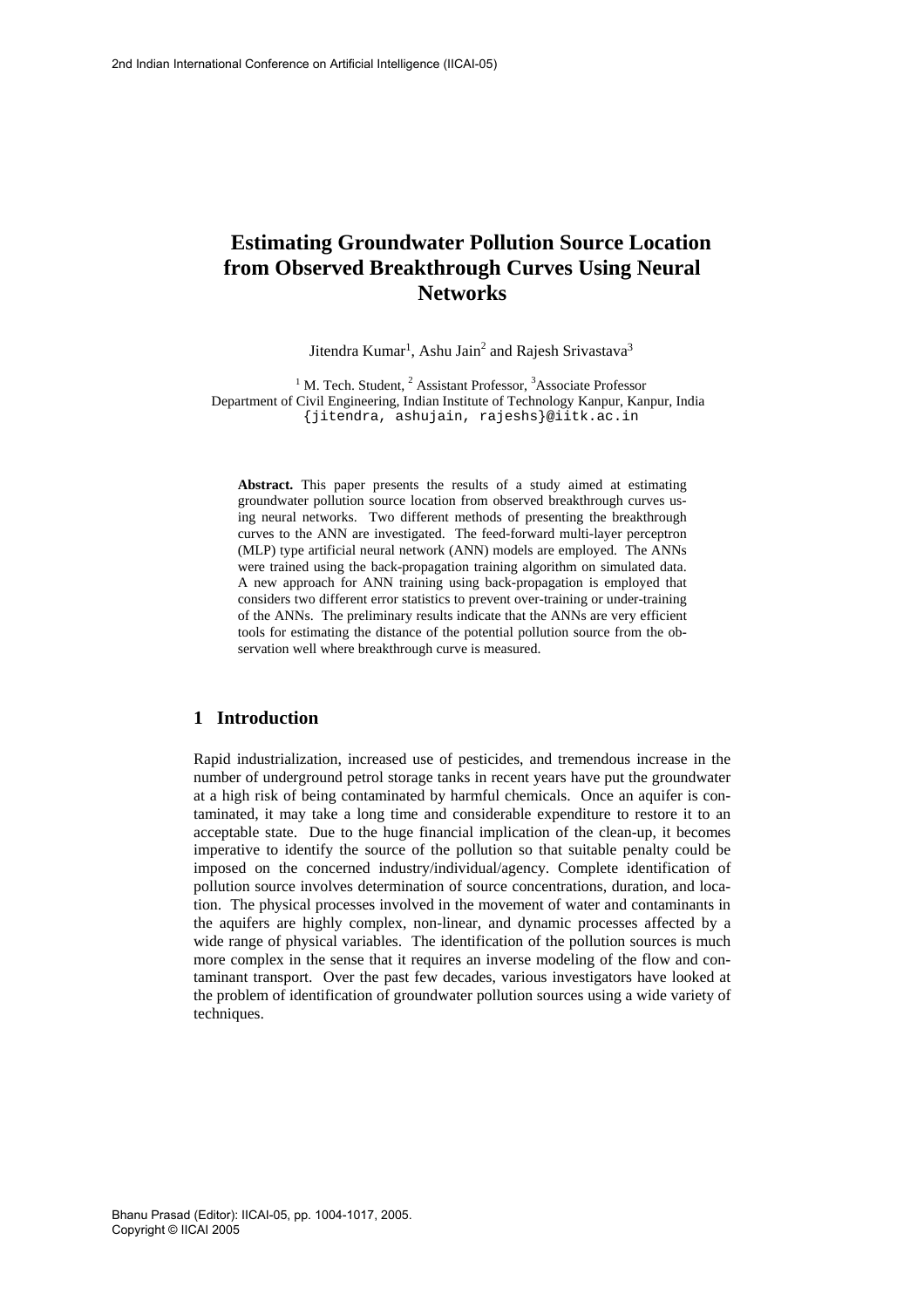The simplest approach is to use forward simulations with assumed source location and release history and compare the solutions with the observed data. However it is not very efficient due to the infinite number of possible combinations and some type of optimization method has to be used to obtain the *best* solution. Probably the earliest such study was that of Gorelick et al. [1] who used forward-time simulations with an optimization model based on linear programming and multiple regressions. They incorporated the transport model as constraints in the form of a response matrix. Wagner [2] considered an inverse model as a non-linear maximum likelihood estimation problem for simultaneous model parameter estimation and source characterization. Mahar and Datta [3, 4] combined the identification of a pollutant source with the optimal design of a monitoring network for an efficient identification process. Mahar and Datta [4] used a classical nonlinear optimization technique to estimate the magnitude, location and duration of groundwater pollution sources under transient conditions. A different approach was proposed by Skaggs and Kabala [5]. They attempted to reconstruct the history of the plume using Tikhonov Regularization (TR). 1-D solute transport through a saturated homogeneous medium was studied with a complex contaminant release history and assuming no prior knowledge of the release function. Samarskaia [6] applied the TR with fast Fourier transforms to a groundwater contamination source reconstruction problem. Liu and Ball [7] used modified TR technique to study a contaminant release at Dover Air Force Base, Delaware. They used field measured concentration profiles in low-permeability porous media that underlie a contaminated aquifer at the Dover Air Force Base. Singh et al. [8] used Artificial neural networks (ANNs) for identification of unknown groundwater pollution sources. The ANN was trained to identify source characteristics based on simulated contaminant concentration measurement data at specified observation locations in the aquifer. The performance of ANN models was found to be very effective for source identification. Singh and Datta [9] utilized a trained ANN to simultaneously solve the problems of estimating unknown groundwater pollution sources and estimating unknown hydro-geologic parameters.

It is clear that a variety of techniques have been investigated by researchers for pollution source identification. Recently, ANNs have also been employed for this purpose; however, most of the studies reported earlier have focused on identifying the source release history at potential locations. In real aquifers, identifying the location of the pollution source is extremely important for taking punitive measures. The objective of the present study is to investigate the use of ANN methodology to estimate the distance of the pollution source from an observed well where the measured concentration of the pollutant as a function of time (breakthrough curve) is available. The back-propagation training algorithm can be inefficient due to the use of sum square error (SSE) in determining the optimum level of training to ensure against under-training or over-training. In this study, we propose to use other statistics (e.g. average absolute relative error) during training of the ANN using back-propagation to determine the optimum level of training. The paper begins with a brief overview of the ANN technique followed by the model development before presenting the results and making concluding remarks.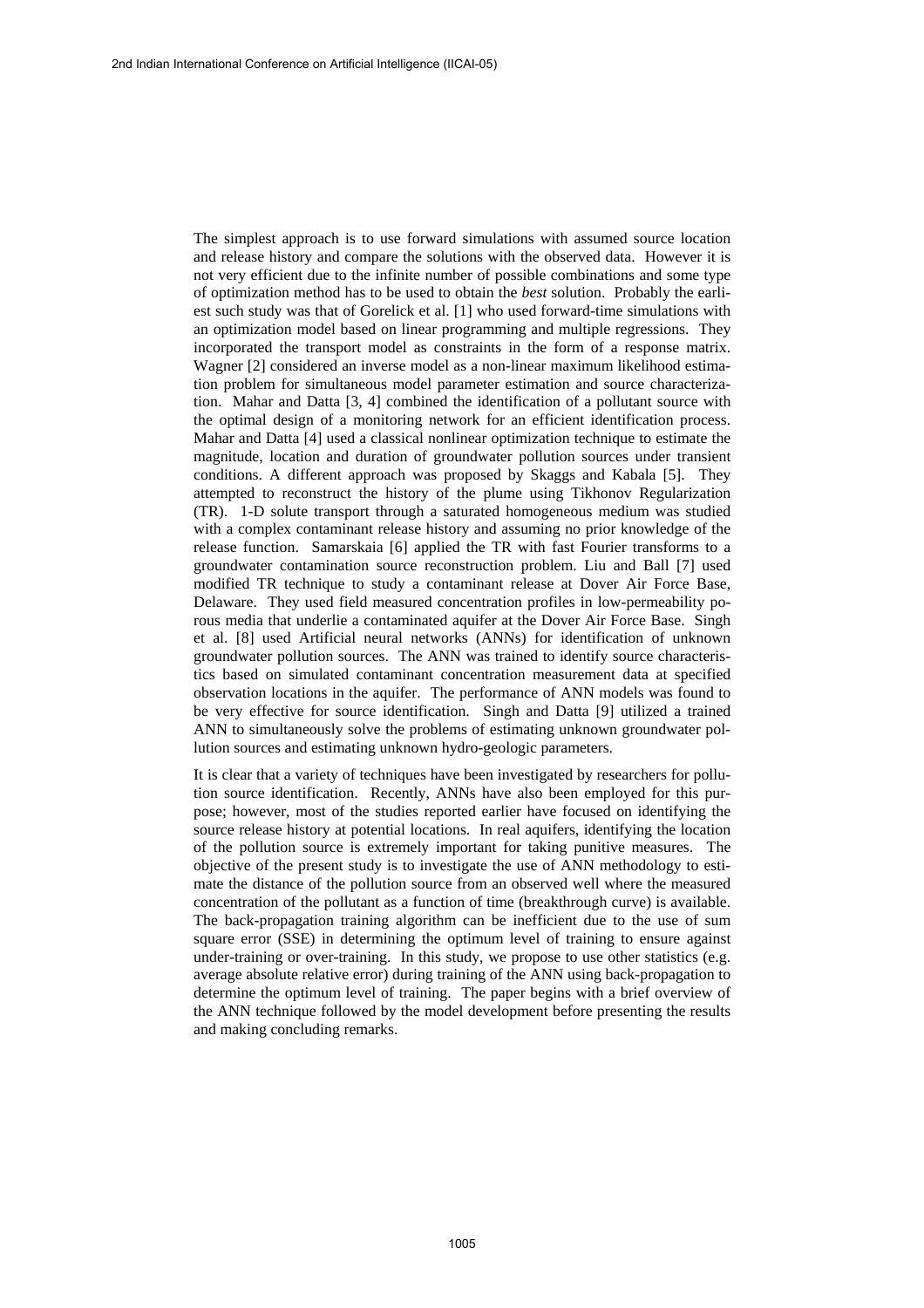### **2 Artificial Neural Networks**

An Artificial Neural Network (ANN) is a densely interconnected network of several independent adaptive processing units called neurons. Similar neurons are arranged in one layer. Each neuron in a layer is connected with the neurons in the adjacent layer with what is known as the "connection strengths" or weights. The ANN models are specified by the network topology, neuron characteristics, and training/learning rules. A typical ANN employed in engineering applications consists of three layers, namely, input layer, hidden layer, and output layer (see Figure 1). The input data are presented to the ANN at the input layer, which are processed in a forward direction through the hidden layer(s), and the output from the ANN is computed at the output layer. This whole process is known as 'feed-forward mechanism'. The computed output at the output layer is compared with the known output and error is calculated. This error is then propagated backwards through the ANN and connection strengths are updated using generalized delta rule. This process of feed-forward mechanism and back propagation of errors is repeated until convergence is achieved. This whole process is known as the "training" of the network and this type of network is known as a "back propagation ANN". The most popular training method is called the generalized delta rule that is based on gradients descent [10]. A three layer feed-forward ANN with back-propagation training method [10] was employed in this study.



Figure 1: Structure of a 3- layer feed-forward ANN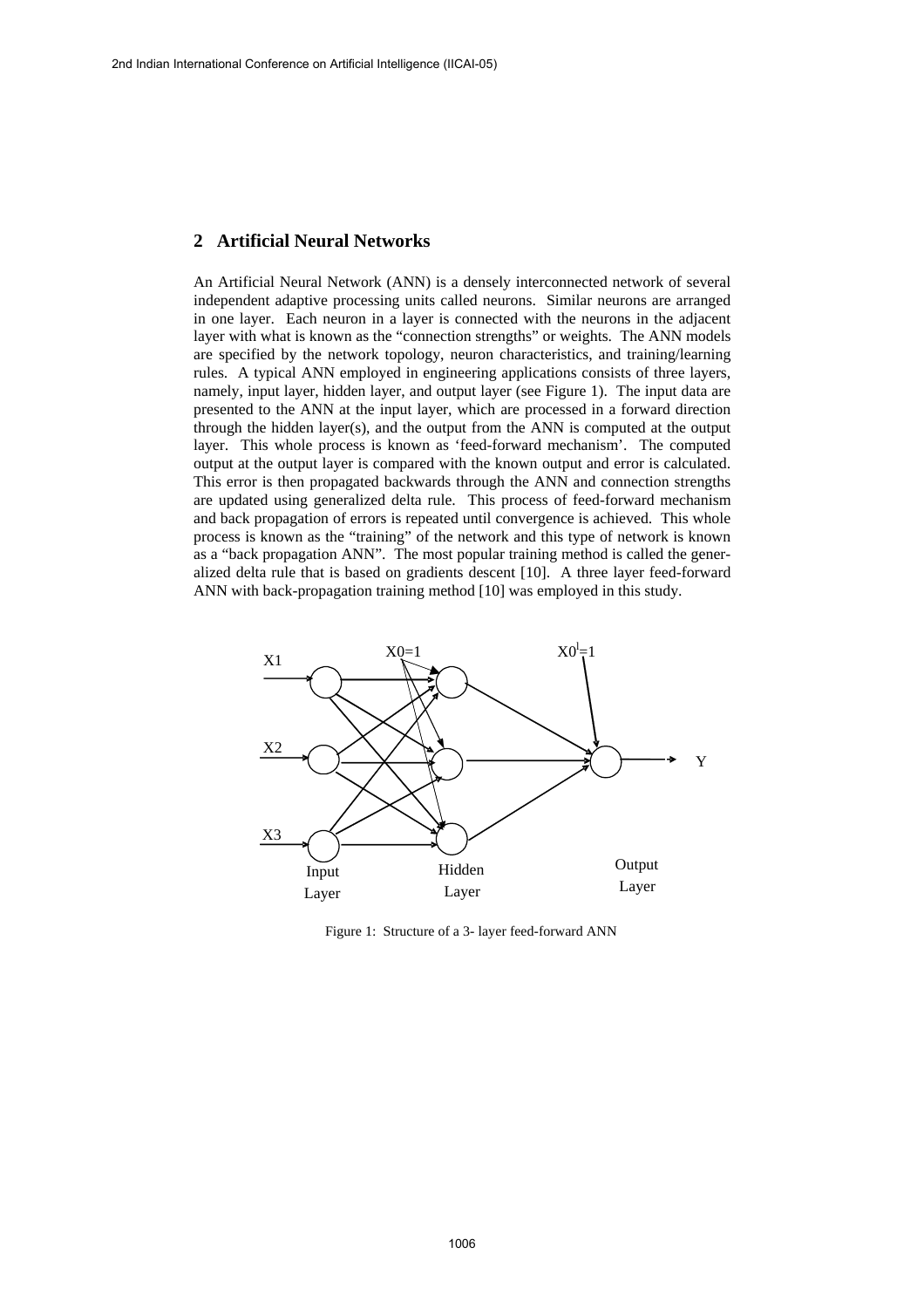### **3 Model Development**

The ANN model development involves the following steps: (i) selection of data set for training and testing of the model, (ii) identification of the input vector, (iii) normalization (scaling) of the data, (iv) selection of the network architecture, (v) determining the optimum number of neurons in the hidden layer, (vi) training of the ANN models, and (vii) testing of ANN model using the selected performance evaluation statistics.

### **3.1 Data generation**

The first step in the methodology would be to generate the training and testing patterns. The data for the problem of pollution source identification consist of observed breakthrough curve at observation wells and the source strengths, duration, and location. Since in the present study, the objective is to estimate the distance of the pollution source given a breakthrough curve, the pollution source is assumed to be active for constant duration injecting a conservative pollutant at a constant rate. The breakthrough curves at different distances were then calculated using the governing equations for the pollutant transport as follows:

The one-dimensional transport of conservative solutes through a homogeneous saturated semi-infinite porous media is represented by the advection-dispersion equation:

$$
\frac{\partial C}{\partial t} = D \frac{\partial^2 C}{\partial x^2} - v \frac{\partial C}{\partial x}
$$
 (1)

in which  $C$  is the concentration,  $t$  is time,  $D$  is the dispersion coefficient,  $x$  is the distance and v is the groundwater velocity. Its solution requires one initial and two boundary conditions which are dictated by the type of problem considered. In this study, we consider an initially uncontaminated aquifer with a pollutant source of constant strength releasing the pollutant till certain time and stopping after that. The initial and boundary conditions are then given by

$$
C(x,0) = 0
$$
  
\n
$$
C(0,t) = C_0 \text{ for } t \le T_0 \text{ and } 0 \text{ otherwise}
$$
  
\n
$$
C(\infty, t) = 0
$$
\n(2)

in which  $T_0$  is the duration of release and  $C_0$  is concentration at source. The solution of the above equations is obtained by utilizing the solution to a step input according to Ogata and Banks [11] as:

$$
C = \frac{C_0}{2} \left[ erfc\left(\frac{x - vt}{\sqrt{4Dt}}\right) + e^{\frac{vx}{D}} erfc\left(\frac{x + vt}{\sqrt{4Dt}}\right) \right] \quad \text{for } t < T_0 \tag{3}
$$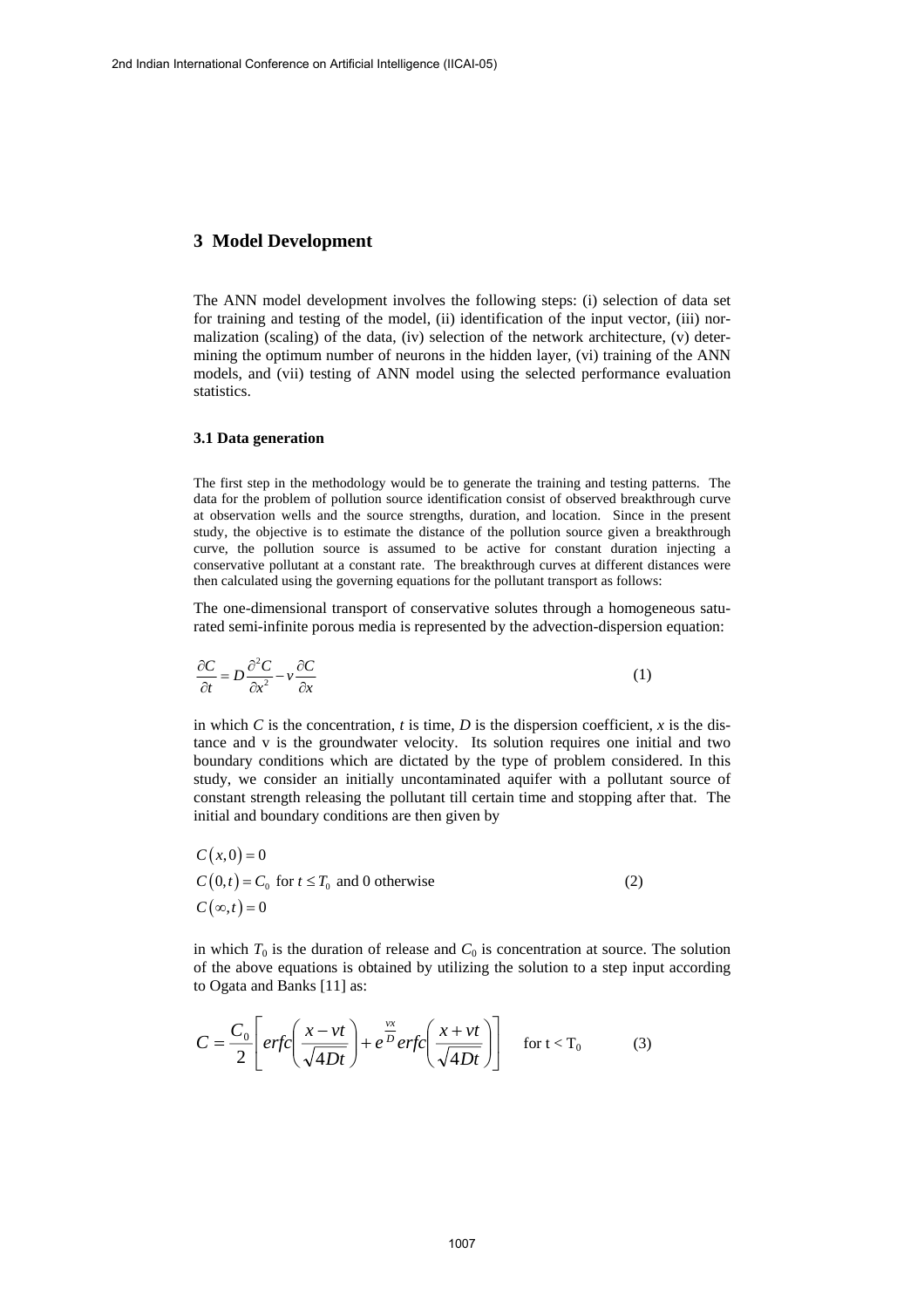$$
C = \frac{C_0}{2} \left[ erfc\left(\frac{x - vt}{\sqrt{4Dt}}\right) + e^{\frac{vx}{D}} erfc\left(\frac{x + vt}{\sqrt{4Dt}}\right) \right] - \frac{C_0}{2} \left[ erfc\left(\frac{x - v(t - T_0)}{\sqrt{4D(t - T_0)}}\right) + e^{\frac{vx}{D}} erfc\left(\frac{x + v(t - T_0)}{\sqrt{4D(t - T_0)}}\right) \right]
$$
  
for t > T<sub>0</sub> (4)

Equations (3) and (4) were employed to generate the breakthrough curves using the following data:  $v = 0.1 \text{ m/day}$ ;  $D = 0.1 \text{ m}^2/\text{day}$ ;  $C_0 = 1000 \text{ mg/l}$ ; and  $T_0 = 120 \text{ days}$ . The time interval of the breakthrough curves was taken as 30-days. A total of 2,000 input-output patterns were generated, of which 1,500 were used for training, 250 were used for validation, and 250 were used for testing. The data were scaled in the range of 0.1 and 0.9. A wide variety of standard performance statistics were employed to evaluate the performance of various ANN models.

#### **3.2 Performance evaluation statistics**

Six different standard performance statistics were employed for model development. These are normalized root mean square error (NRMSE), Nash-Sutcliffe efficiency (E), coefficient of correlation (R), average absolute relative error (AARE), threshold statistics (TS), and sum square error (SSE). The equations to calculate the first five are given below:

$$
NRMSE = \frac{\sqrt{\frac{1}{N} \sum (XO - XE)^2}}{\frac{1}{N} \sum XO}
$$
(5)

$$
E = 1 - \frac{\sum (XE - XO)^2}{\sum (XO - \overline{XO})^2}
$$
 (6)

$$
R = \frac{\sum (XO - \overline{XO}) \times (XE - \overline{XE})}{\sqrt{\sum (XO - \overline{XO})^2 \sum (XE - \overline{XE})^2}}
$$
(7)

$$
AARE = \frac{1}{N} \sum \left| \frac{XE - XO}{XO} \right| \times 100\%
$$
 (8)

$$
TS_x = \frac{N_x}{N}
$$
 (9)

Where *XO* is the observed value of the variable, *XE* is the estimated value of the variable from a model,  $\overline{XO}$  is the average observed value of the variable,  $\overline{XE}$  is the average estimated value of the variable,  $N_r$  is the number of data points estimated for which the absolute relative error (ARE) is less than *x*%, *N* is the total number of data points predicted, and all the summations run from 1 to *N*. The value of *x* of 1%, 10%, and, 50% were considered in this study to compute threshold statistics.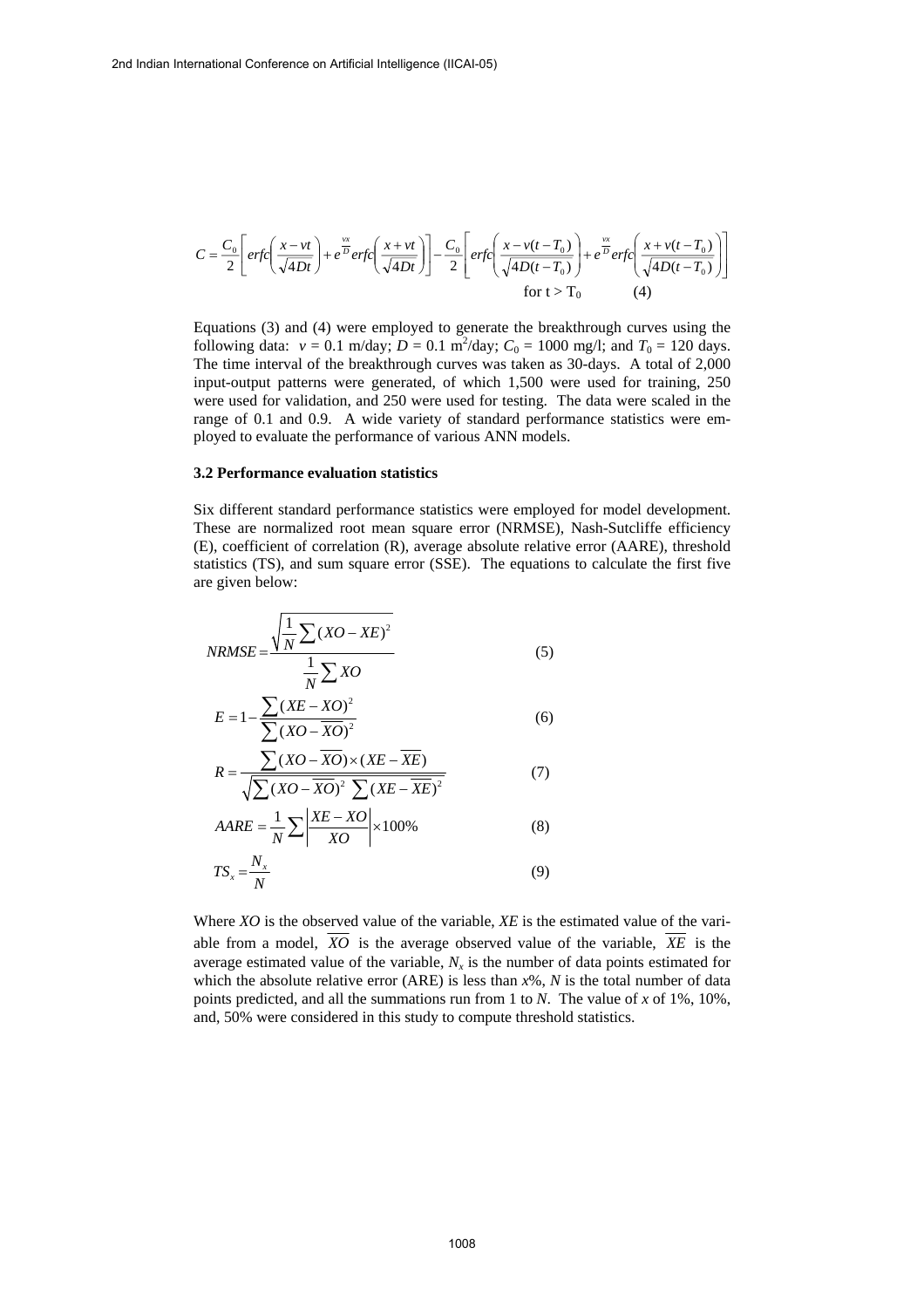#### **3.3 ANN model development**

The ANN models developed in this study consisted of three layers: an input layer, a hidden layer, and an output layer. The input vector represents the complete breakthrough curves. Two different ANN models were developed that differed in the manner of presenting the breakthrough curve to the input layer of the ANN. The first method consists of presenting concentration data at 30-day interval irrespective of the magnitude of the concentration. Each breakthrough curve consisted of a total of 73 ordinates, therefore the first model (called ANN-1 Model in this paper) had an architecture of 73-N-1. In the second method (called ANN-2 Model), only those measurements were included for which the concentration exceeded 0.001. The breakthrough curve thus obtained was divided into ten parts, and the pollutant concentrations at the eleven end points were computed. This time distribution of the pollutant concentrations was then modeled as 22-N-1 in ANN-2 model with the input layer including the 11 times and corresponding concentrations. The output neuron in both the ANN models represented the distance of the pollution source from the location where the breakthrough curve was observed.

The next step in the development of the ANN model is the determination of the optimum number of neurons (N) in the hidden layer. The number of neurons in the hidden layer is, in fact, responsible for capturing (or mapping) the dynamic and complex relationship among various input and output variables considered. The sigmoid activation function was used as the transfer function at both hidden and output layers. This study employed the popular back-propagation training algorithm using step-wise learning with momentum factor. The value of learning coefficient of 0.075 and momentum correction factor of 0.075 was used while training. The value of N was varied from 1 to 20 and for each N, the back-propagation algorithm was used to minimize SSE at the output layer. Each of the ANN architectures was trained for a maximum of 50,000 iterations or when the SSE reached 0.0005. It was observed that none of the ANN architecture attained an SSE of 0.0005, which was probably due to the fact that the acceptable value of SSE chosen was very restrictive. Although the training data set is normally divided into two parts: training and validation subsets to prevent over-training or under-training of the networks, it may not be helpful always since the validation data set may not show the optimum level. Therefore, a combination of AARE and SSE was used to determine the optimal level of training. It was observed that the graph between SSE and the number of iterations showed a smooth decline in SSE as a function of the number of iterations during both training and validation data sets. However, the value of AARE fluctuated as a function of the number of iterations. A plot of the SSE and AARE during both training and validation data sets from the selected ANN architectures from ANN-1 Model are shown in Figure 2 through Figure 4.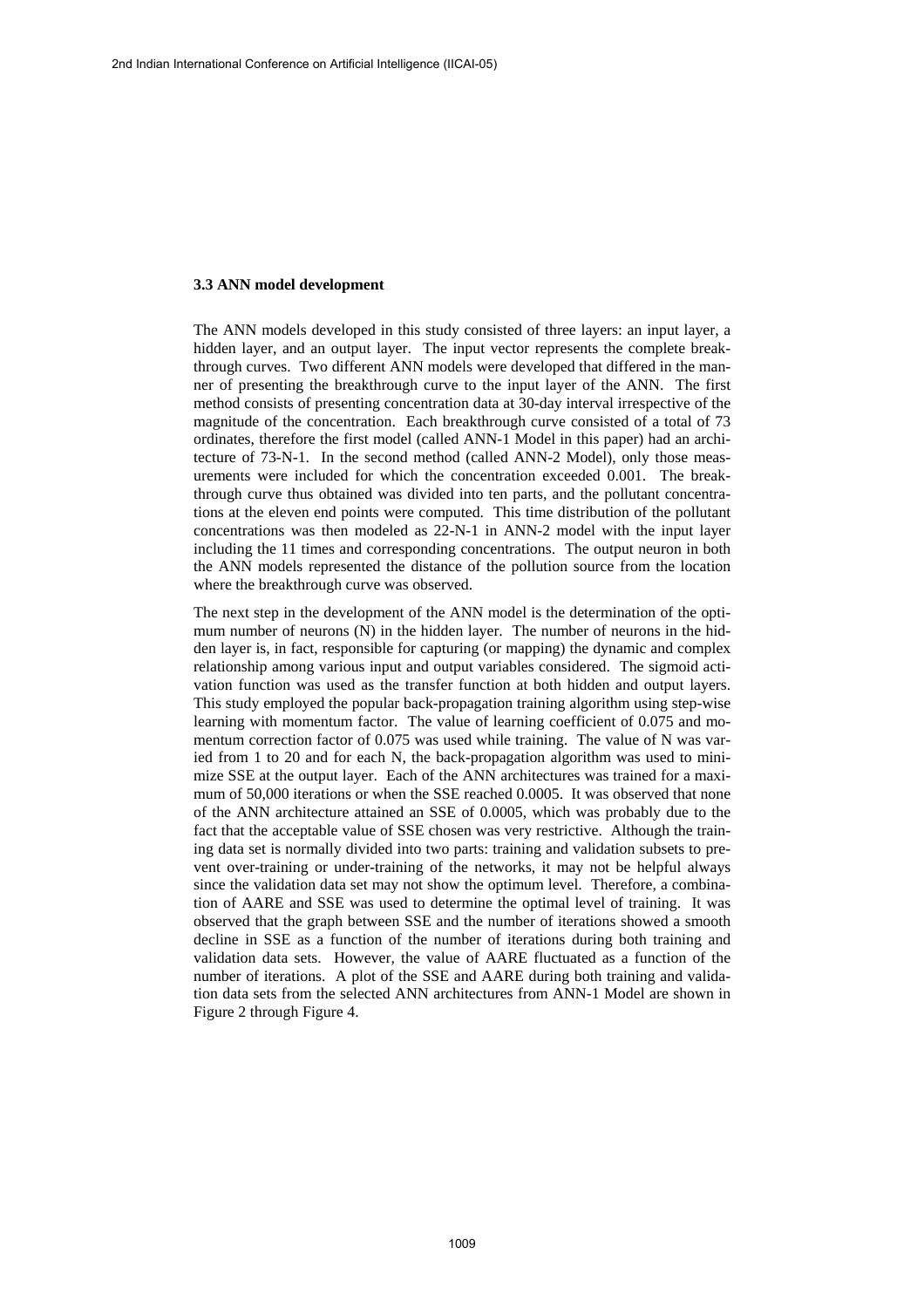

Figure 2: SSE & AARE v/s no. of iterations from 73-5-1 model



Figure 3: SSE & AARE v/s no. of iterations from 73-8-1 model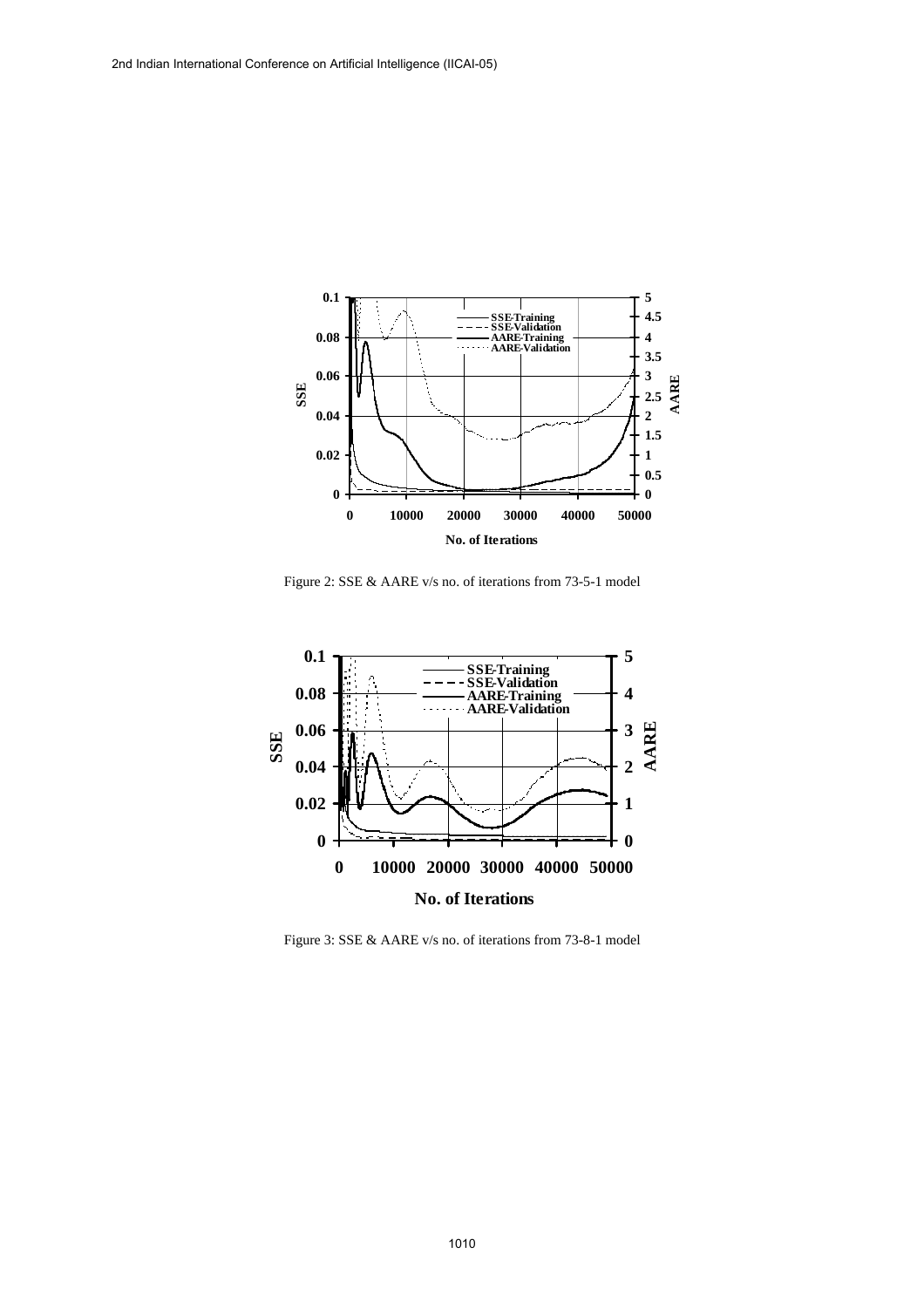

Figure 4: SSE & AARE v/s no. of iterations from 73-12-1 model

It is clear from these figures that it is difficult to determine the optimum level of training to ensure against over-training or under-training using SSE alone since the SSE v/s iterations curves during both training and validation continue to decrease with the number of iterations. However, this problem can be solved by examining the AARE that shows a definite dip in the AARE v/s iterations curve. Therefore, it is possible to stop the training when the AARE level is minimum during training and/or validation data sets. This procedure was employed in the present study to determine the optimal level of training for each of the ANN architectures investigated for both the methods.

Further, three error statistics, namely, R, sum square error (SSE), and AARE were used to determine the best ANN architecture (or optimal N). Figure 5 and Figure 6 show the graphs between the number of hidden neurons and different error statistics from ANN-1 and ANN-2 models, respectively.

For ANN-1 model, it can be seen from Figure 5 that the ANN architectures with 5, 9, 12, 15, and 18 hidden neurons have minimum SSE and AARE. The coefficient of correlation R is almost constant from all ANN architectures. Therefore, ANN architectures of 73-5-1, 73-9-1, 73-12-1, 73-15-1 and 73-18-1 were selected for further consideration. Similarly, for the ANN-2 model (see Figure 6), the ANN architectures having 2, 5, 7, and 11 hidden neurons have minimum AARE, and SSE is almost constant. Thus, ANN architectures of 22-2-1, 22-5-1, 22-7-1, and 22-11-1 were selected for further consideration. The results in terms of various performance statistics from the selected models during training, validation, and testing are presented in Table 1, and Table 2 from ANN-1 and ANN-2 models, respectively.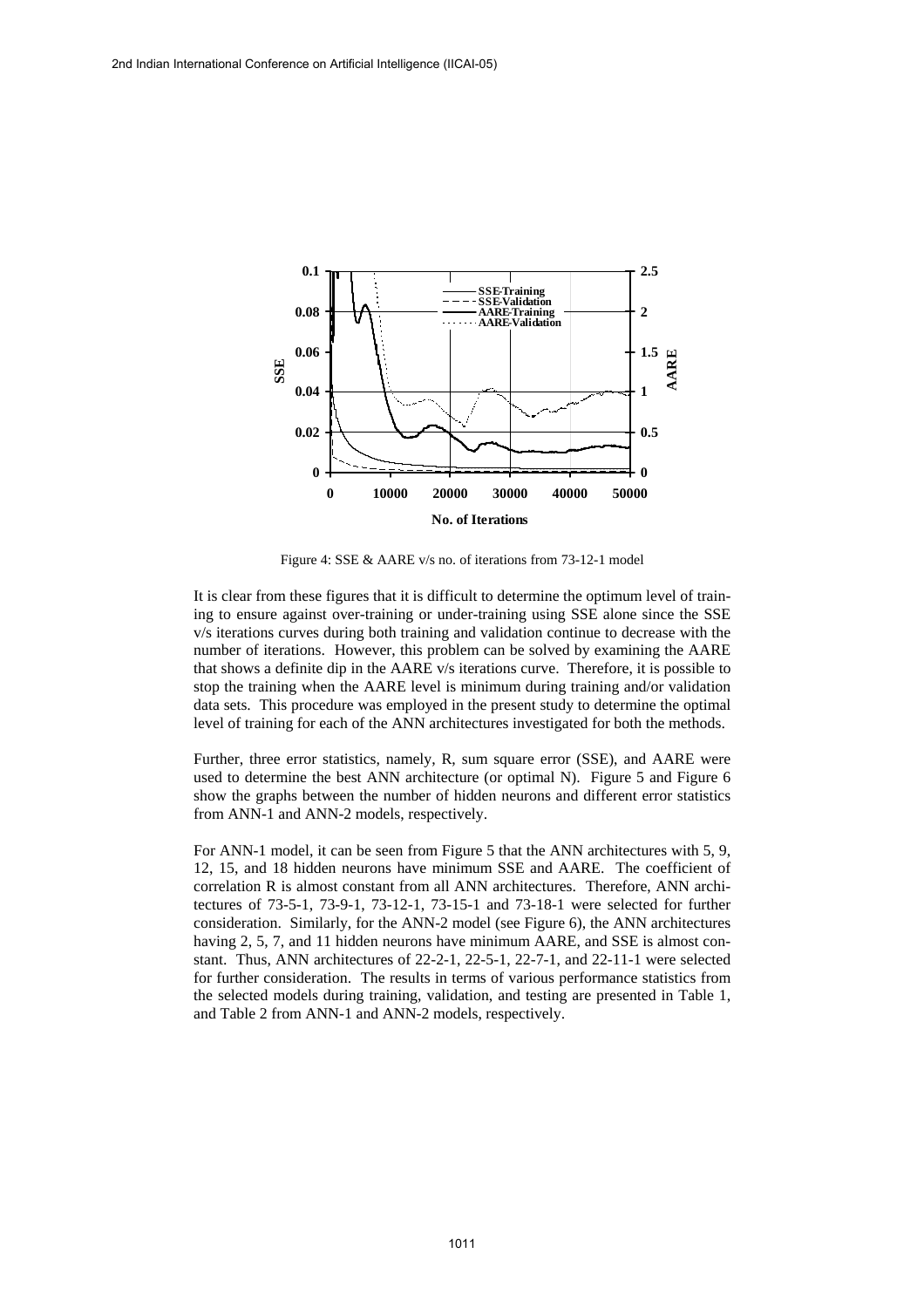

Figure 5: Error Statistics v/s no. of hidden neurons for ANN-1 model (73-N-1)



Figure 6: Error Statistics v/s no. of hidden neurons for ANN-2 model (22-N-1)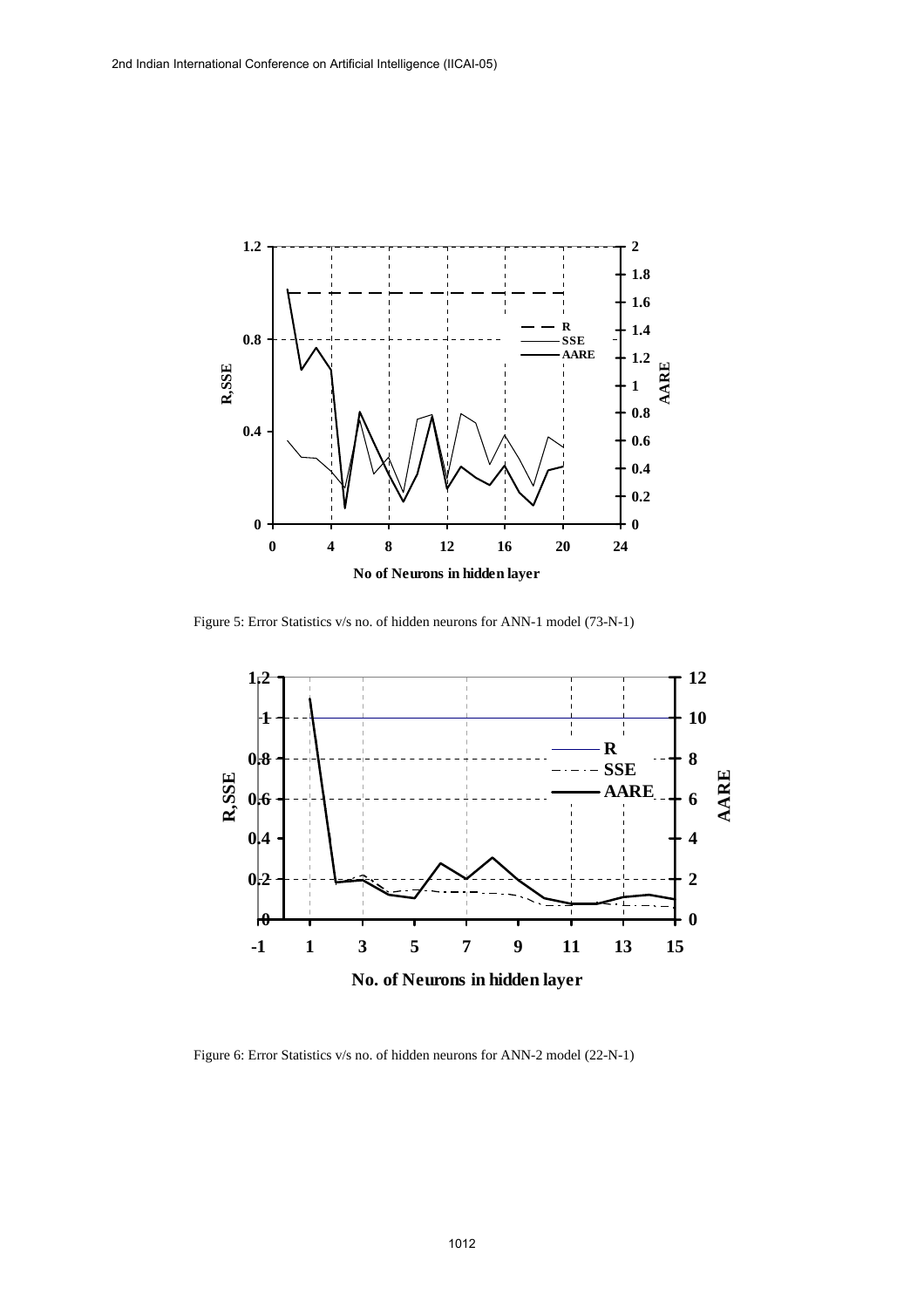### **4 Results and Discussion**

Analyzing the results from Table 1, it can be noted that the values of correlation coefficient and Nash-Sutcliffe efficiency in excess of 0.99 were obtained from all the models at the optimum number of iterations (mentioned in the Table 1 for each of the selected architectures). The values of R in excess of 0.97, and E in excess of 0.95 during both validation and testing from all the models represent excellent performance of ANN-1 model. The values of AARE of less than 0.3% from all models during training; less than 2% from all models (except 73-09-1) during validation; and less than 1.5% from all models (except 73-09-1) model during testing data set shows that the ANN-1 model is very efficient in predicting the distance of the pollution source from the location of the observed breakthrough curve very accurately. Further, analyzing the results in terms of various error statistics during training and validation, it can be seen that the 73-12-01 can be selected as the most suitable model for estimating the pollution source location.

Analyzing the performance of ANN-2 model from Table 2, it can be noted that the performance of all the models is excellent in terms of all the error statistics. All the selected models obtained R and E values in excess of 0.95 and AARE values in single digits, which can be characterized as very good. Based on all the results in Table 2, 22-11-1 model is found to be the best among this category. It obtained AARE values of 0.79%, 2.71%, and 2.38% during training, validation, and testing, respectively, which is the least as compared to all other models. The performance of the 22-11-1 model was very good in terms of NRMSE, TS, and SSE statistics also.

Comparing the performance of the two different methodologies from Table 1 and Table 2, it can be noted that although the performances of both the methodologies can be characterized as excellent but the first method performed slightly better, as expected. However, it must be emphasized that the second method involves far simpler ANN architecture. Comparing the performances of the best models based on the two methodologies (73-12-01 and 22-11-1), it can be observed that the performance of 73-12-1 ANN model is only marginally better than that of the 22-11-1 ANN model. Therefore, it can said that the 22-11-1 ANN model is the best model based on the principle of parsimony among all the models investigated in this study for the purpose of groundwater pollution source location estimation using breakthrough curves.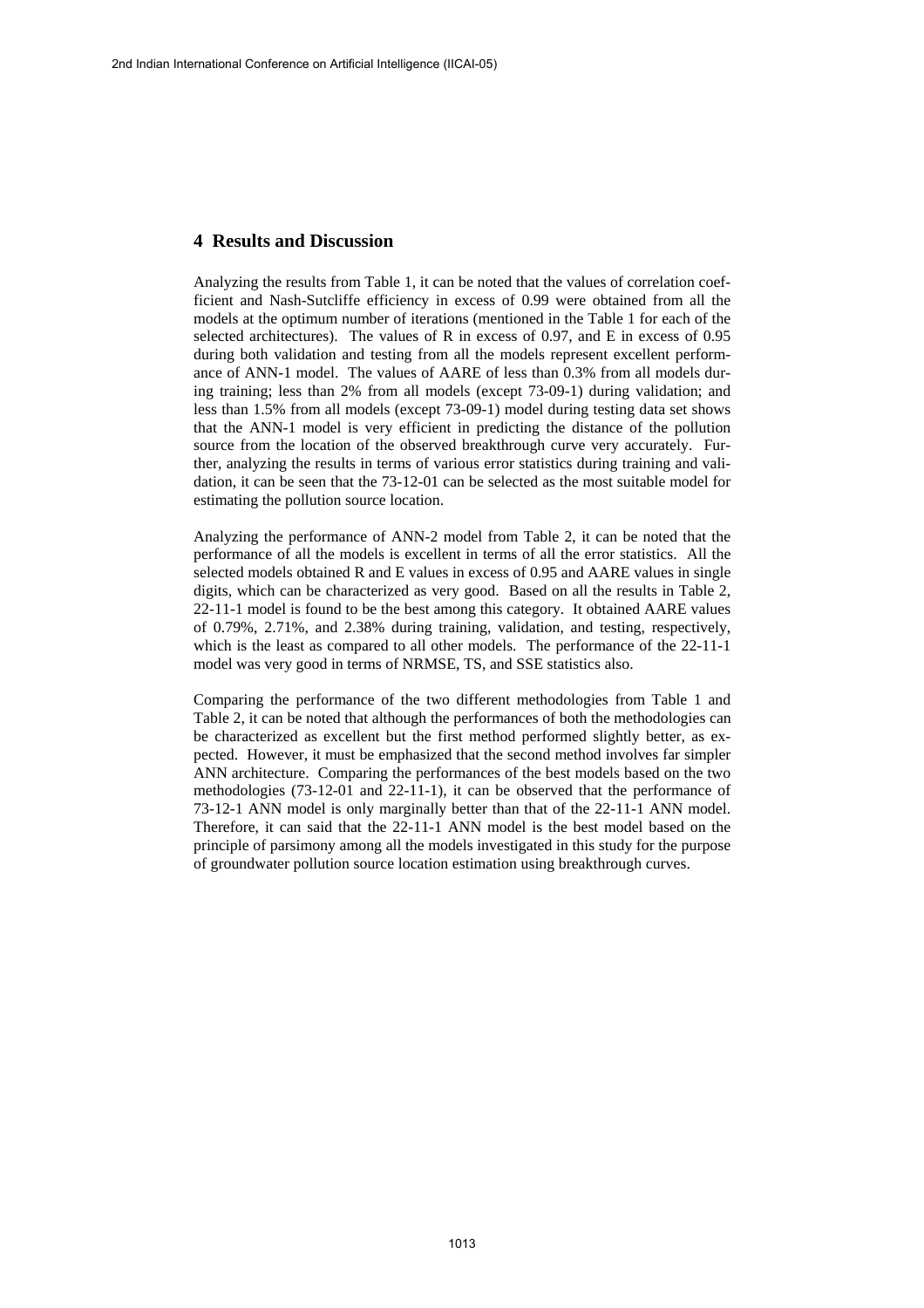Table 1: Performance statistics from ANN-1 models

| <b>Model</b>      |               | <b>Iterations NRMSE</b> | E        | $\bf{R}$ | <b>AARE</b> | TS1   | <b>TS10</b> | <b>TS50</b> | <b>SSE</b> |
|-------------------|---------------|-------------------------|----------|----------|-------------|-------|-------------|-------------|------------|
| During Training   |               |                         |          |          |             |       |             |             |            |
| $73-05-1$         | 26600         | 0.0022                  | 0.999985 | 0.999992 | 0.11        | 99.27 | 99.93       | 100.0       | 0.002      |
| $73-09-1$         | 23800         | 0.0019                  | 0.999989 | 0.999995 | 0.16        | 99.20 | 99.93       | 99.93       | 0.001      |
| $73 - 12 - 1$     | 31700         | 0.0023                  | 0.999984 | 0.999992 | 0.25        | 96.60 | 99.67       | 100.0       | 0.002      |
| $73 - 15 - 1$     | 12700         | 0.0026                  | 0.999979 | 0.999991 | 0.28        | 94.47 | 99.80       | 100.0       | 0.003      |
| $73 - 18 - 1$     | 38100         | 0.0021                  | 0.999987 | 0.999994 | 0.13        | 98.67 | 99.87       | 100.0       | 0.002      |
| During Validation |               |                         |          |          |             |       |             |             |            |
| $73-05-1$         | $\cdots$      | 0.1264                  | 0.952106 | 0.976138 | 1.97        | 71.20 | 98.40       | 99.20       | 0.002      |
| $73-09-1$         | $\frac{1}{2}$ | 0.1266                  | 0.951955 | 0.976066 | 3.81        | 56.40 | 96.40       | 99.20       | 0.005      |
| $73 - 12 - 1$     | $\cdots$      | 0.1263                  | 0.952171 | 0.976184 | 1.18        | 89.20 | 98.40       | 99.60       | 4E-04      |
| $73 - 15 - 1$     | $\frac{1}{2}$ | 0.1263                  | 0.952155 | 0.976167 | 1.15        | 85.20 | 98.40       | 99.60       | 7E-04      |
| $73 - 18 - 1$     | $\cdots$      | 0.1263                  | 0.952165 | 0.976179 | 1.14        | 88.00 | 98.80       | 99.60       | 6E-04      |
| During Testing    |               |                         |          |          |             |       |             |             |            |
| $73-05-1$         | $- - - -$     | 0.1261                  | 0.951907 | 0.976045 | 1.49        | 70.00 | 98.40       | 99.60       | 0.002      |
| $73-09-1$         | $- - - -$     | 0.1263                  | 0.951759 | 0.975970 | 2.72        | 54.80 | 96.40       | 99.20       | 0.005      |
| $73 - 12 - 1$     | $- - - -$     | 0.1260                  | 0.951962 | 0.976090 | 1.16        | 87.60 | 98.40       | 99.60       | 8E-04      |
| $73 - 15 - 1$     | $---$         | 0.1260                  | 0.951959 | 0.976069 | 1.14        | 84.80 | 99.20       | 99.60       | 8E-04      |
| $73 - 18 - 1$     | $- - - -$     | 0.1260                  | 0.951971 | 0.976084 | 1.06        | 89.60 | 98.80       | 99.60       | 6E-04      |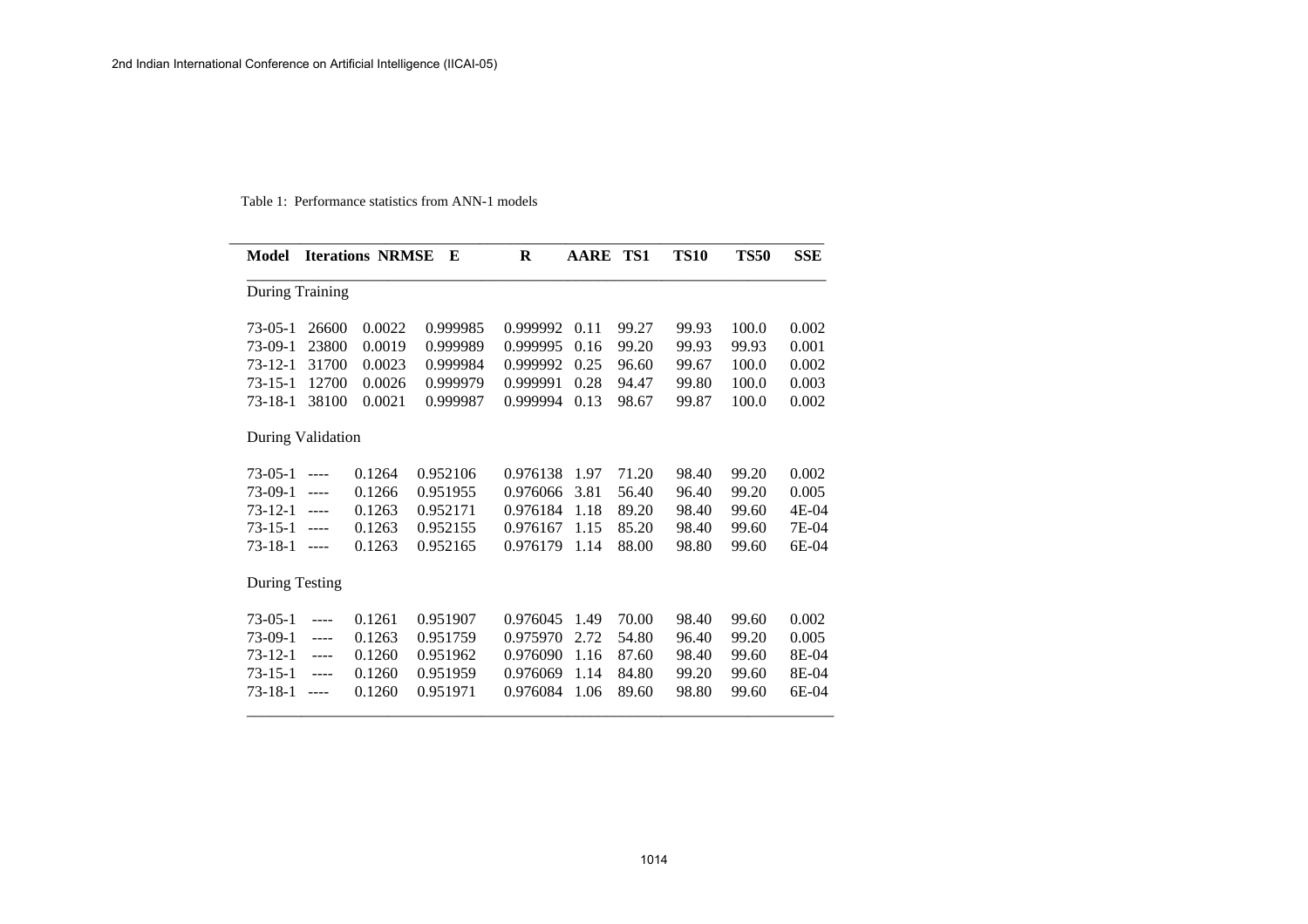#### Table 2: Performance statistics from ANN-2 models

| <b>Model</b>      |         | <b>Iterations NRMSE</b> | E        | R        | <b>AARE</b> | TS1   | <b>TS10</b> | <b>TS50</b> | <b>SSE</b> |
|-------------------|---------|-------------------------|----------|----------|-------------|-------|-------------|-------------|------------|
| During Training   |         |                         |          |          |             |       |             |             |            |
| $22 - 02 - 1$     | 36800   | 0.0068                  | 0.999863 | 0.999934 | 1.83        | 76.73 | 97.73       | 99.60       | 0.017      |
| $22 - 05 - 1$     | 15000   | 0.0062                  | 0.999883 | 0.999942 | 1.07        | 87.93 | 98.20       | 99.87       | 0.015      |
| $22 - 07 - 1$     | 12300   | 0.0060                  | 0.999893 | 0.999948 | 1.99        | 87.27 | 97.60       | 99.60       | 0.013      |
| $22 - 11 - 1$     | 18500   | 0.0042                  | 0.999947 | 0.999973 | 0.79        | 90.67 | 99.00       | 99.93       | 0.007      |
| During Validation |         |                         |          |          |             |       |             |             |            |
| $22 - 02 - 1$     | $---$   | 0.1348                  | 0.951198 | 0.973506 | 5.31        | 12.40 | 96.40       | 99.20       | 0.140      |
| $22 - 05 - 1$     | $---$   | 0.1269                  | 0.951687 | 0.975945 | 3.43        | 52.80 | 93.60       | 99.60       | 0.011      |
| $22 - 07 - 1$     | $---$   | 0.1267                  | 0.951829 | 0.975935 | 4.87        | 54.00 | 96.40       | 98.80       | 0.008      |
| $22 - 11 - 1$     | $---$   | 0.1269                  | 0.951679 | 0.975923 | 2.71        | 38.40 | 96.00       | 99.60       | 0.011      |
| During Testing    |         |                         |          |          |             |       |             |             |            |
| $22 - 02 - 1$     | $---$   | 0.1348                  | 0.945031 | 0.973350 | 4.53        | 12.80 | 96.00       | 99.20       | 0.145      |
| $22 - 05 - 1$     | $---$   | 0.1267                  | 0.951488 | 0.975846 | 3.29        | 51.60 | 94.80       | 99.60       | 0.011      |
| $22 - 07 - 1$     | $---$   | 0.1265                  | 0.951627 | 0.975813 | 3.81        | 54.80 | 96.00       | 98.00       | 0.008      |
| $22 - 11 - 1$     | $--- -$ | 0.1267                  | 0.951488 | 0.975823 | 2.38        | 39.60 | 97.20       | 99.60       | 0.011      |

\_\_\_\_\_\_\_\_\_\_\_\_\_\_\_\_\_\_\_\_\_\_\_\_\_\_\_\_\_\_\_\_\_\_\_\_\_\_\_\_\_\_\_\_\_\_\_\_\_\_\_\_\_\_\_\_\_\_\_\_\_\_\_\_\_\_\_\_\_\_\_\_\_\_\_\_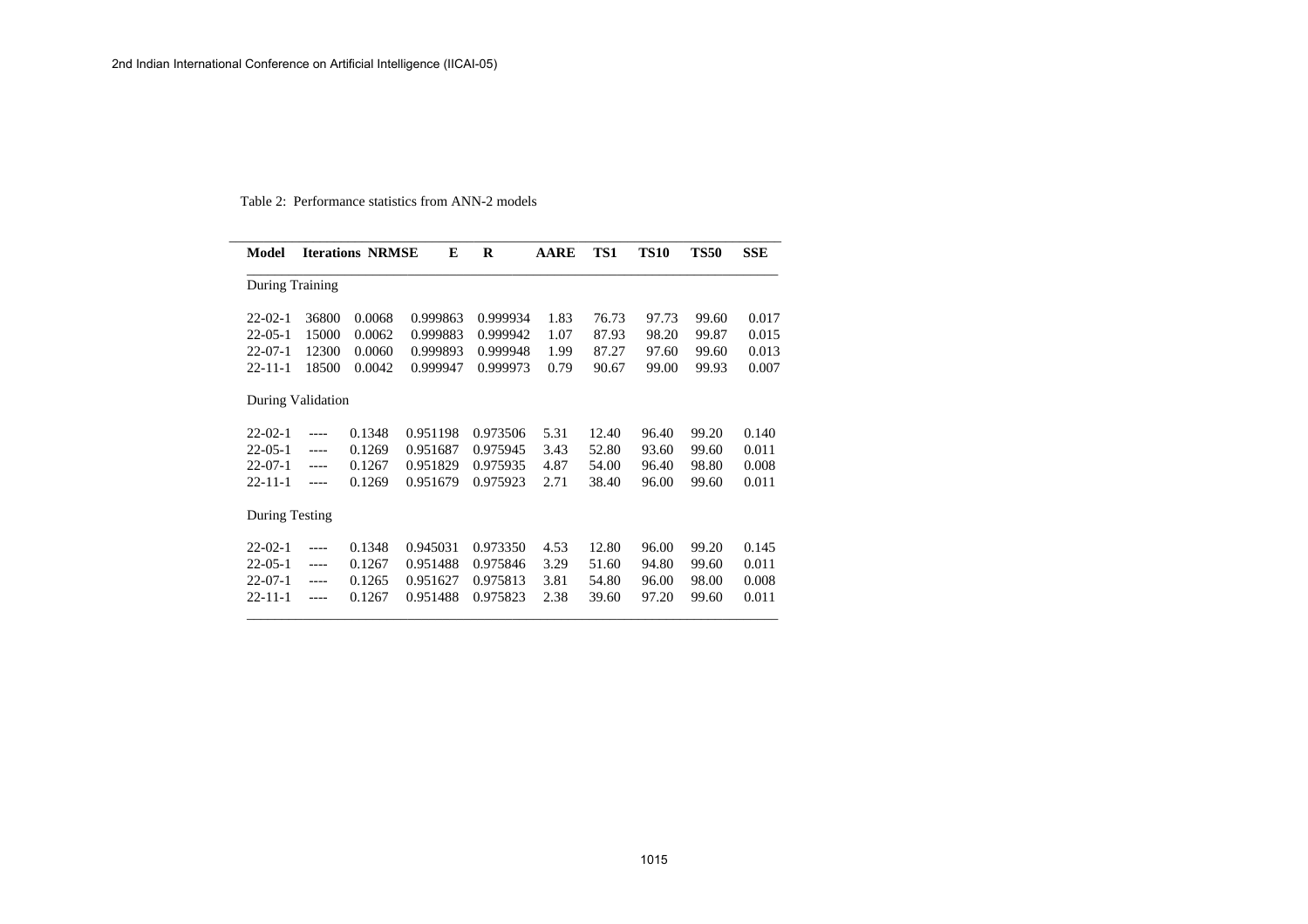The results in the form of a scatter plot from 22-11-1 ANN model are presented in Figure 7. The narrow and uniform spread around the ideal line indicates that it was able to predict the distance of the pollution source very accurately for all magnitudes.



Figure 7: Observed and calculated distances from 22-11-1 ANN model

## **5 Summary and Conclusions**

This paper presents the preliminary findings of a study aimed at estimating groundwater pollution source location using the pollution measurement data in the form of breakthrough curves. The feed-forward MLP type of ANN architecture was employed to develop to develop various ANN models trained using back-propagation method. The data for ANN model development were generated using the analytical solution of the problem of one-dimensional steady flow and transient contaminant transport in homogeneous aquifer. The training data set was divided into training and validation to prevent over-training and/or under-training. In addition, two methods of presenting the breakthrough curves to the ANN input were investigated. A wide variety of standard performance statistics were used to evaluate the performance of various ANN models.

The preliminary results obtained in this study demonstrate that the ANNs can be very efficient tools of solving the complex problem of inverse modeling for pollution source identification. It has been found that the second method involving presenting only eleven concentration values and respective times to the ANN is sufficient to capture the complex inverse problem of source location identification. It has been found that using AARE in addition to SSE during ANN training can help determine optimum level of training in certain situations; however, it needs to be investigated